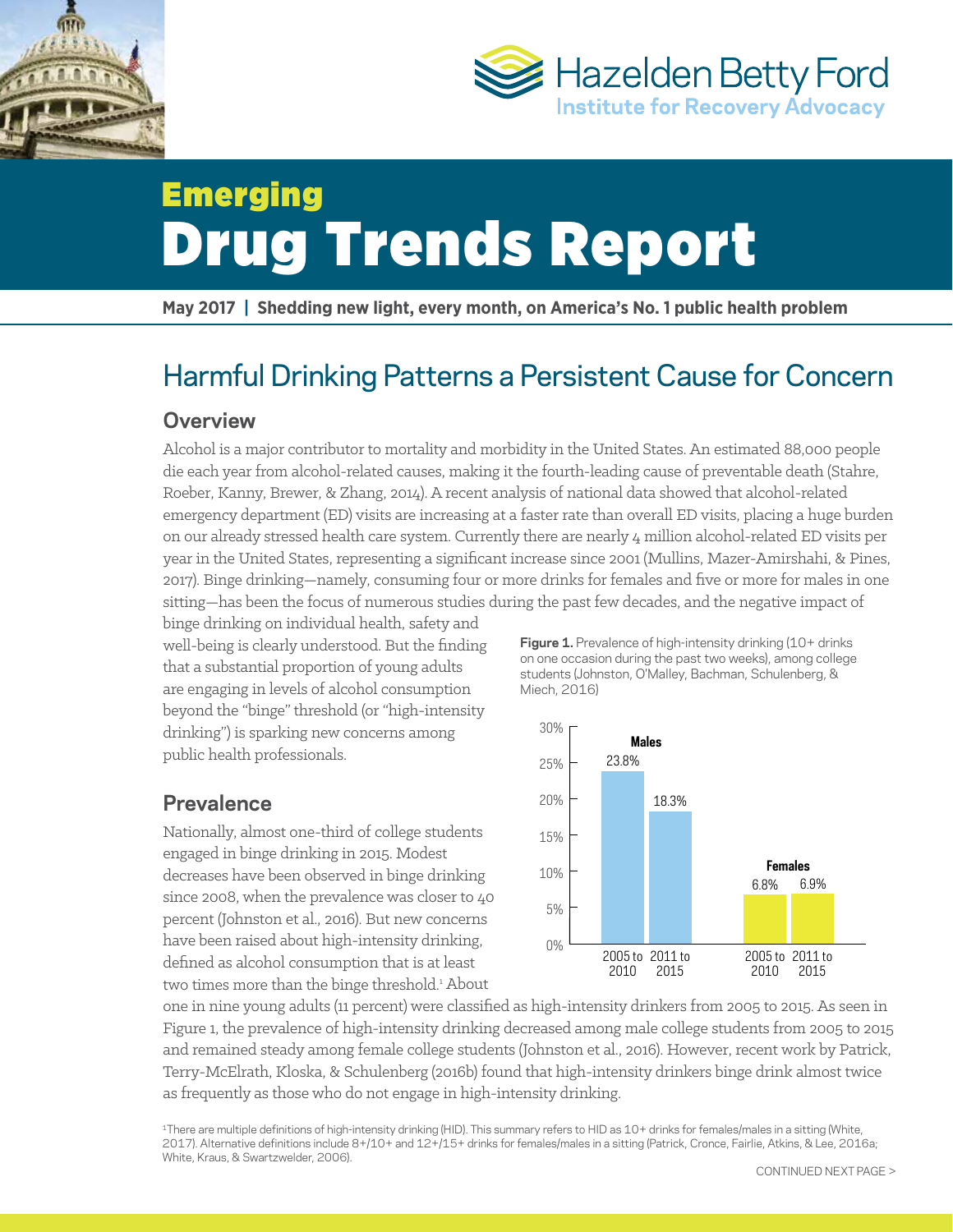

#### CONTINUED FROM PAGE 1 >

And, the lead author, Dr. Megan Patrick from the University of Michigan's Institute for Social Research, said: "It was surprising to me that about half of the people we call binge drinkers, who meet the typical binge drinking criteria of having fve or more drinks in a row, are actually drinking about twice as much alcohol as that. It became clear that high-intensity drinking—for example, drinking 10 or more drinks in a row—was more common than we thought."

Similar trends are observed among high school students as well. National data from 1991 to 2015 showed that more than half of high school drinkers binge drank, and 44 percent of binge drinkers consumed eight or more drinks in a row (Esser, Clayton, Demissie, Kanny, & Brewer, 2017).

"It is these high-intensity drinkers who reach dangerously high blood alcohol levels and are at the greatest risk for both acute and long-term consequences," added Patrick.

Dr. Aaron White (2017) suspects that high-intensity drinking might be behind the rise in alcohol-related hospitalizations and deaths among young adults during the past few decades.

# **Demographics**

White individuals are more likely than any other racial group to engage in high-intensity drinking (Terry-McElrath & Patrick, 2016). With respect to age, the prevalence of high-intensity drinking among young adults peaks between the ages of 21 and 22 and then steadily decreases with age (Johnston et al., 2016). Interestingly, college students do not difer from their non-college-atending peers with respect to the prevalence of high-intensity drinking (Johnston et al., 2016), but college students engage in high-intensity drinking more frequently than their non-college-atending peers (Patrick et al., 2016b).

# **Excessive Drinking Goes Hand in Hand With Other Drug Use, Including Marijuana**

Decades of research studies support the notion that polysubstance use is the norm rather than the exception. For example, among a sample of 1,776 college undergraduates, Keith et al. (2015) found that students who use marijuana are much more likely to binge drink frequently than students who do not use marijuana. Excessive drinking behavior is associated with a higher risk for smoking cigaretes and using other illicit drugs as well.

# **Early Intervention Needed**

Identifying and intervening with young people who engage in either binge drinking or high-intensity drinking is important because of the many acute and long-term health consequences of heavy alcohol consumption. The *2015-2020 Dietary Guidelines for Americans* recommends that alcohol be consumed in moderation—up to one drink a day for women compared with two a day for men (U.S. Department of Health and Human Services and U.S. Department of Agriculture, 2015). Not only are individuals who drink alcohol at levels exceeding these guidelines at risk for health and safety issues but they might also experience problems academically, professionally and personally. Of note is a new study showing associations between high blood alcohol concentration and acute cardiovascular events, including having an irregular heartbeat (Brunner et al., in press).

Although early intervention can help set a young person back on track and reduce the risk for chronic problems, only 18 percent of binge drinkers are asked about alcohol use by their physician and advised to reduce their consumption (McKnight-Eily et al., 2017).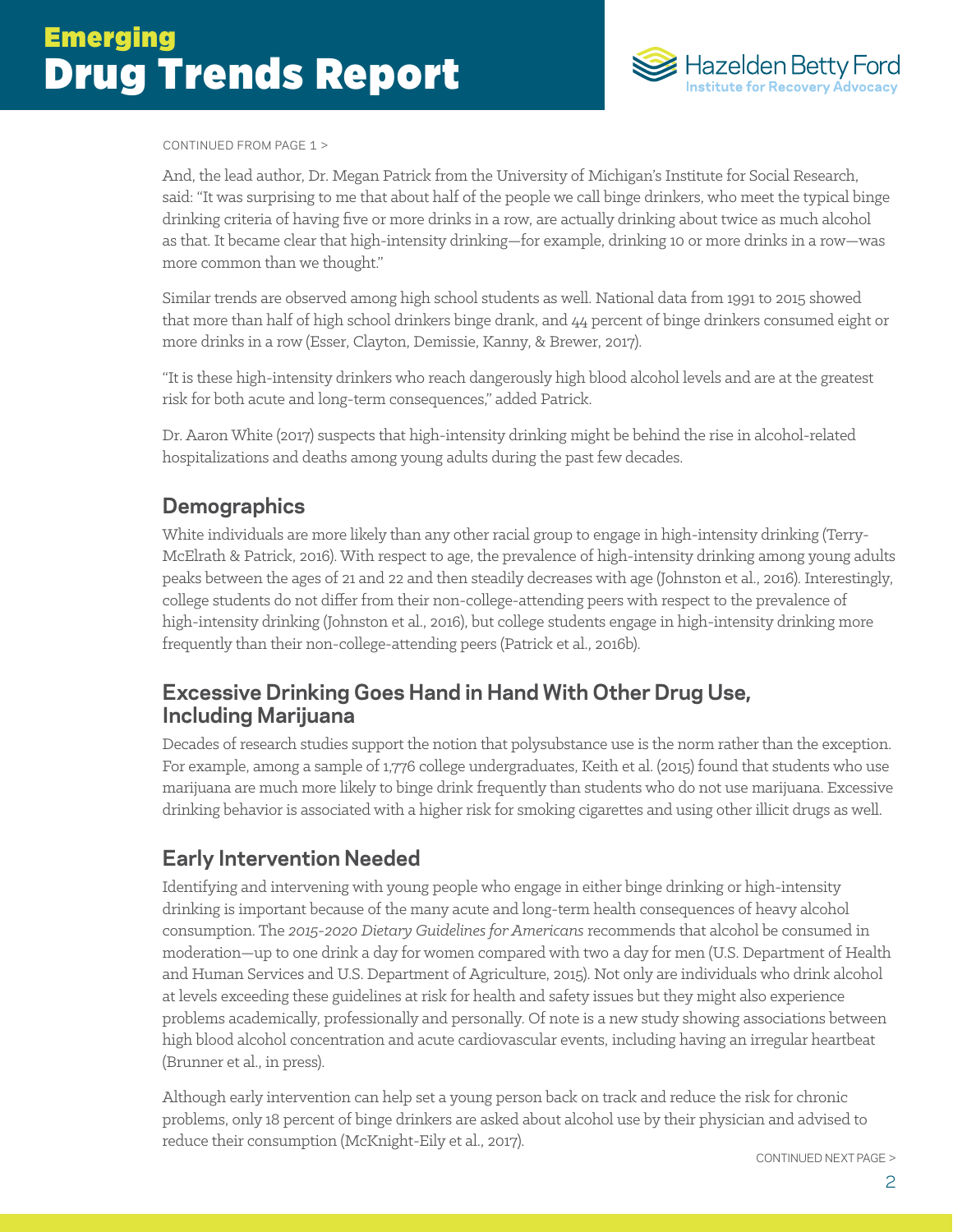

#### CONTINUED FROM PAGE 2 >

More and earlier intervention is needed, said Dr. Amelia Arria, associate professor and director of the Center on Young Adult Health and Development at the University of Maryland School of Public Health.

"Regularly asking about alcohol consumption paterns to detect individuals at risk for problematic consumption should be common practice for physicians and other health care professionals who manage the care of young adults," Arria said. "Early intervention to address problematic drinking trajectories is essential to mitigate possible health-related consequences."

# Hazelden Betty Ford Foundation Perspectives

### **Dr. Joseph Lee, Medical Director, Hazelden Betty Ford Foundation Youth Continuum:**

- "This research is another reminder that alcohol—as our most accessible and culturally acceptable drug—is the one that most often triggers problems in people who are susceptible to substance misuse, addiction and other related health issues."
- "We are seeing more problems with college-educated women in particular, who are now drinking far more, and with greater consequence, than in previous generations."
- "Thousands of college students at low risk for developing alcohol use disorders still sufer from the ramifcations of excessive drinking—from DUIs, car crashes and violence to date rape. Millions more are afected by the collateral damage."
- "Some people who drink to the extreme might also gravitate toward other risks, such as using other mood-altering substances."
- "People in high-risk populations, who ofen drink excessively in combination with other substance use, will likely develop severe alcohol use disorder and experience a host of other tragic consequences. Unfortunately, these high-risk individuals are rarely identifed and helped until it's too late. Instead, they remain hidden in a popular culture that has both normalized problem drinking and failed to let go of the delusional thinking that everyone reacts to alcohol in the same way."

# **Nick Motu, Vice President, Hazelden Betty Ford Institute for Recovery Advocacy:**

- "Amid our country's devastating opioid epidemic and heated debates over marijuana policy, it's important to remember that alcohol remains America's most pervasive drug and the one most harmful to public health and the economy. It contributes to almost 90,000 deaths annually and costs the country a quarter of a trillion dollars per year in medical and public safety expenses and lost productivity."
- "Unfortunately, alcohol is ubiquitous in American culture, celebrated more than discouraged. We must address the culture by creating policies, communities, and environments that discourage drinking more and promote it less. We feel the policies and practices that have reduced tobacco use by more than 50 percent in the past 50 years offer some guidance on effective approaches."